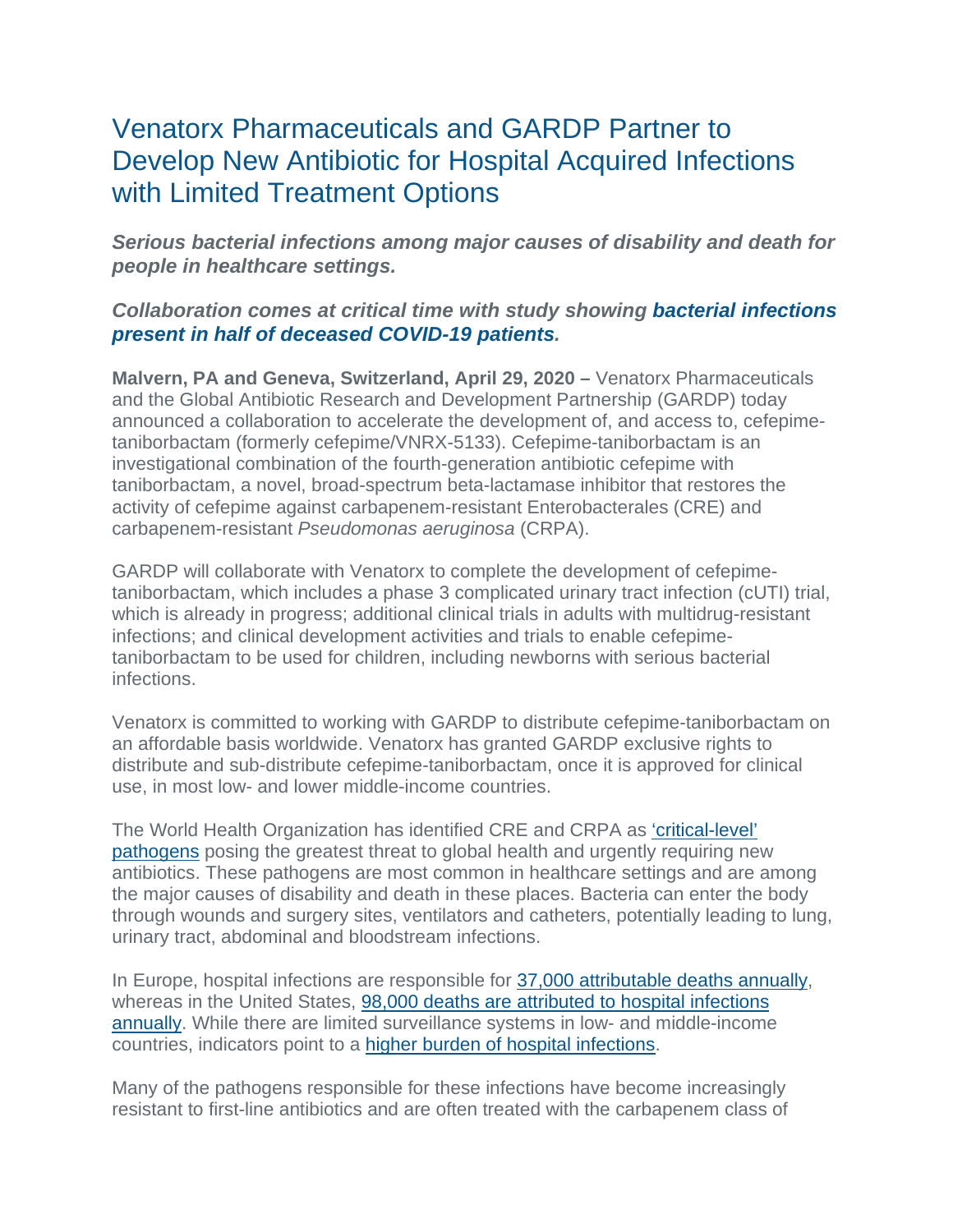antibiotics, usually reserved for the most serious infections including multidrug-resistant infections. However, since the introduction of this class of antibiotics in the 1980s, pathogens have progressively developed carbapenem-resistance.

"Antibiotic resistance presents a growing public threat and is exacerbated by global pandemics such as COVID-19," said [Christopher J. Burns, Ph.D.,](https://www.venatorx.com/leadership/) President and CEO of Venatorx Pharmaceuticals. "A recent study [published in The Lancet](https://www.thelancet.com/journals/lancet/article/PIIS0140-6736(20)30566-3/fulltext#seccestitle10) showed that 98% of hospitalized COVID-19 patients received concomitant antibiotic therapy and that 50% of those who died also had secondary bacterial infections. The need for effective, broad spectrum antibiotics – both intravenous and oral – is critical, now more than ever. Our partnership with GARDP comes at a vital time to safeguard our ability to advance cefepime-taniborbactam through phase 3 clinical trials and afford access to patients, including children, who are more susceptible to hard-to-treat bacterial infections."

"More than a hundred thousand people die every year in high-income countries due to hospital infections and indicators point to a significantly higher burden in low- and middle-income countries," said Dr. Manica Balasegaram, Executive Director of GARDP. "Our collaboration with Venatorx enables us to accelerate the development of a critically needed treatment for antibiotic-resistant infections in adults and children. Significantly, we are committed to working together to ensure this treatment is available to everyone who needs it, wherever they live. Just like COVID-19, antibiotic resistance is a health security crisis that moves silently and doesn't stop at national borders. No single country, company or organization can fight drug resistance alone. It can only be done in partnership."

## **About Cefepime-Taniborbactam**

Taniborbactam, formerly known as VNRX-5133, is the only known beta-lactamase inhibitor (BLI) in advanced clinical development that inhibits both serine- and metallobeta-lactamases. When combined with cefepime, a fourth generation cephalosporin antibiotic, taniborbactam drives antimicrobial activity against gram-negative bacteria including carbapenem-resistant Enterobacterales (CRE) and carbapenemresistant *Pseudomonas aeruginosa* (CRPA) that have acquired multi-drug resistance (MDR) to aminoglycosides, quinolones and beta-lactams via classes A, B, C and D beta-lactamase (BL) expression. This includes pathogens that produce extendedspectrum beta-lactamases (ESBLs), AmpC beta-lactamases, and/or co-produce ESBLs and AmpC, KPC, OXA, NDM, and VIM. Sponsored by Venatorx Pharmaceuticals, cefepime taniborbactam has the potential to offer broad-spectrum antibacterial activity that is favorable over currently available therapies, especially in high-risk patients where a delay in effective treatment may lead to suboptimal clinical outcomes.

Venatorx is currently enrolling a Phase 3 clinical trial of cefepime-taniborbactam in patients with complicated urinary tract infections (cUTIs). This project has been funded in whole or in part with federal funds from the National Institute of Allergy and Infectious Diseases, National Institutes of Health, Department of Health and Human Services, under Contract No. HHSN272201300019C, The Wellcome Trust under Award No.